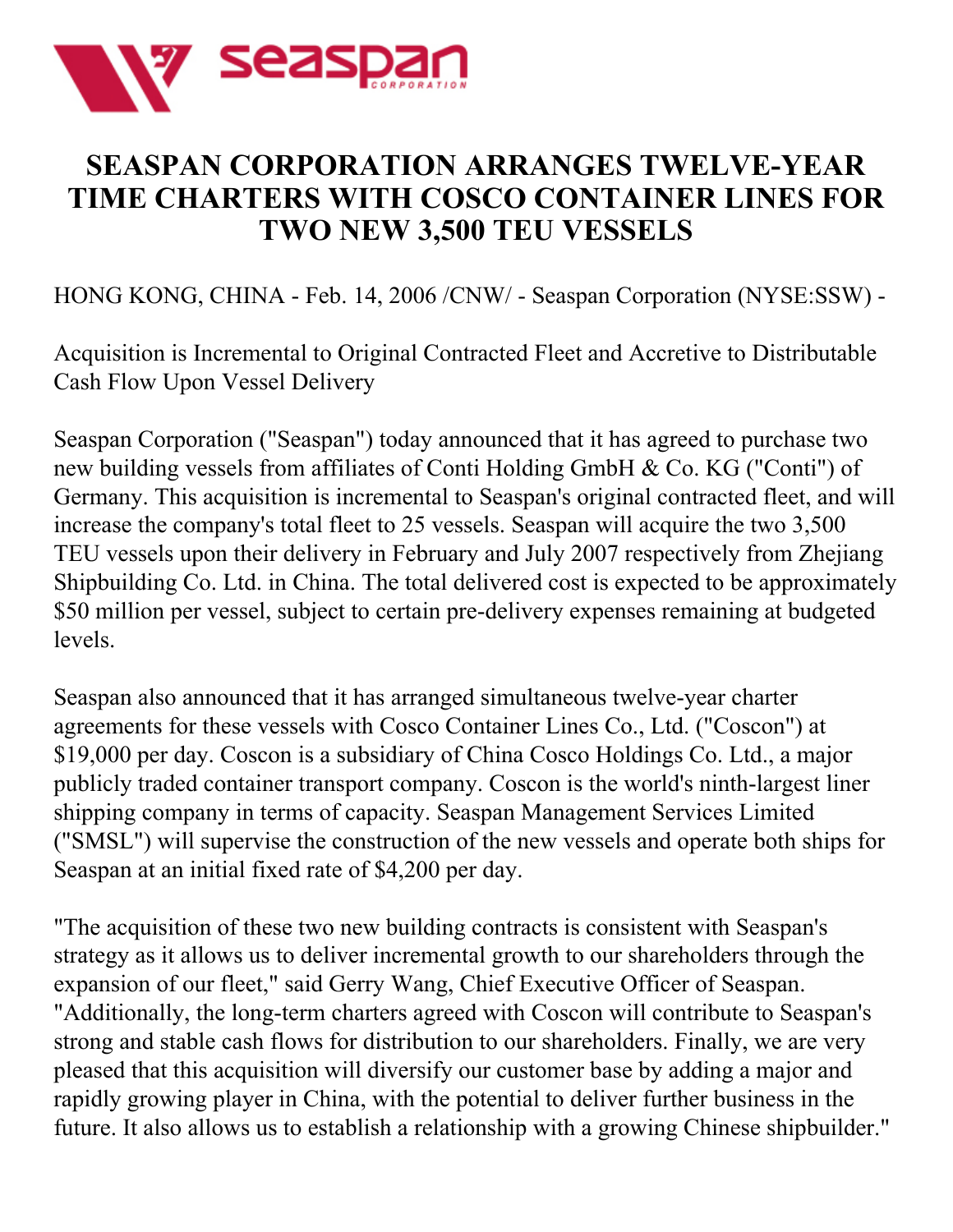Each new vessel is expected to contribute between \$5 million and \$5.5 million in incremental EBITDA per annum upon delivery. This will result in an increase in distributable cash when the vessels are delivered and operating.

The 3,500 TEU vessel size will complement Seaspan's existing fleet of 9,600 TEU, 8,500 TEU and 4,250 TEU vessels. The smaller sized 3,500 TEU vessel is in demand among major charterers, including Seaspan's existing customer base. Construction of the ships has just begun, which will allow the SMSL technical team to influence ship design and ensure greater uniformity with the existing fleet. This transaction will bring the size of Seaspan's fleet to 25 ships, the last of which are anticipated to be delivered by the end of August 2007.

"Seaspan believes that acquisitions will be key drivers of our growth strategy, but has put in place specific acquisition criteria which require that all acquisitions be accretive to distributable cash flow; include agreements with a high quality charterer; and meet our careful assessment of credit and residual risk," continued Mr. Wang. "The acquisition of these two vessel contracts meets all of these criteria."

Seaspan paid Conti a \$4 million deposit upon signing of the transaction, which was financed from cash on hand. The company is in the process of arranging long-term debt financing for this transaction, which is expected to be in place within six weeks. The board of directors of Seaspan Corporation has unanimously approved the terms of this transaction.

Zhejiang Shipbuilding, which is building the two new vessels, is located near Ningbo, China. The yard is one of the largest private shipyards in China and is owned by Sino-Pacific Heavy Industries, which also operates the Dayang shipyard in Yangzhou.

## About Seaspan

Seaspan owns containerships and charters them pursuant to long-term fixed-rate charters. Seaspan currently owns a fleet of 14 containerships consisting of twelve 4250 TEU vessels and two 8500 TEU vessels. Over approximately the next 19 months, Seaspan will acquire nine additional vessels consisting of eight 4250 TEU vessels and two 9600 TEU vessels. Today's transaction will add two 3500 TEU vessels to the fleet.

Seaspan's common shares are listed on the New York Stock Exchange under the symbol "SSW".

For further information: Seaspan Corporation - Investor Relations and Media Inquiries,